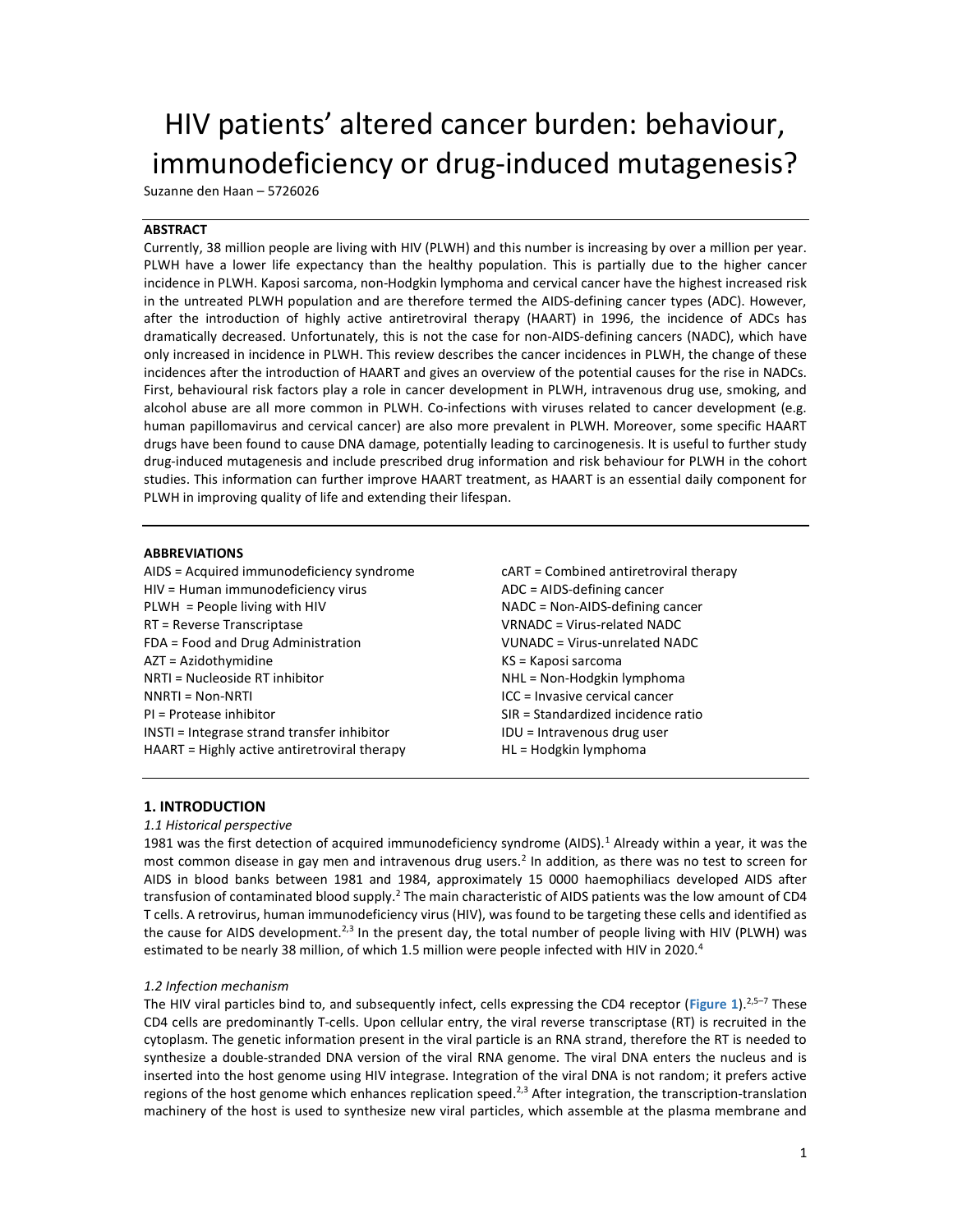bud from the cell surface. HIV is able to induce programmed cell death in CD4 T cells, resulting in immunodeficiency.<sup>5,8,9</sup> Additionally, early upon HIV infection the immune system gets activated and cytokine release is initiated.<sup>10</sup> However, HIV destroys the lymphocytes needed to regulate cytokine secretion, subsequently causing chronic inflammation. The hijacking of the host immune system by HIV ultimately leads to the development of the disease AIDS. 8,9



FIGURE 1. The HIV replication cycle and therapeutic target points for the antiviral drugs. Reprinted from "HIV Sites for Therapeutic Intervention", by BioRender.com (2022). Retrieved from https://app.biorender.com/biorender-templates

## 1.3 Development and consequences of AIDS

Disease progression upon HIV infection can vary, but it often takes several years to develop symptoms.<sup>11</sup> PLWH are diagnosed with AIDS when levels of circulating CD4 T cells below drop below the threshold of 200 CD4 cells/μL.<sup>12</sup> Healthy HIV-negative people typically have 500-1000 CD4 cells/μL. Thus, in PLWH without an official AIDS diagnosis, a slight immunodeficiency remains. PLWH suffer from e.g. fatigue, headache, malaise, and weight loss as a consequence of the decrease in CD4 T cells and the resulting immunodeficiency.<sup>13,14</sup> Additionally, PLWH have an increased susceptibility to ascertain other opportunistic infections. These diseases are more severe in PLWH due to the damaged immune system. Importantly, AIDS-related malignancies are the main cause of death in PLWH.<sup>15,16</sup> Therefore, to protect PLWH against AIDS symptoms and opportunistic infections, it is of importance to treat PLWH with anti-HIV therapies.

# 1.4 Highly active antiretroviral therapy (HAART)

After the HIV genome was sequenced, its three accompanying enzymes were quickly identified as primary therapeutic targets: reverse transcriptase, protease and integrase.<sup>2,5</sup> In the early 90s, in search of an HIV/AIDS treatment, the first small molecules to treat HIV infections were approved by the Food and Drug Administration  $(FDA).<sup>17–19</sup>$  Azidothymidine (AZT), previously used as an anti-cancer drug, is able to inhibit HIV reverse transcriptase. This led to AZT becoming the first approved drug to treat HIV infection in 1987.<sup>2,17,19</sup> Over the years, more categories and corresponding drugs were discovered for anti-HIV treatment (Supplementary Table 1). Antiretroviral drugs prescribed to HIV patients contain different categories: nucleoside reverse transcriptase inhibitors (NRTI), non-nucleoside reverse transcriptase inhibitors (NNRTI), protease inhibitors (PI), integrase strand inhibitor (INSTI) and entry inhibitors (Figure 1).<sup>7,17,20-23</sup> These drugs intervene in different stages of the molecular infection pathway and lead to increased CD4+ cell count. NRTIs resemble dNTPs, yet they lack the 3' hydroxyl group which functions as a chain terminator when it gets incorporated into the viral – newly synthesized - DNA.<sup>7</sup> On the other side of reverse transcription, NNRTIs directly bind the viral RT thereby inhibiting its activity.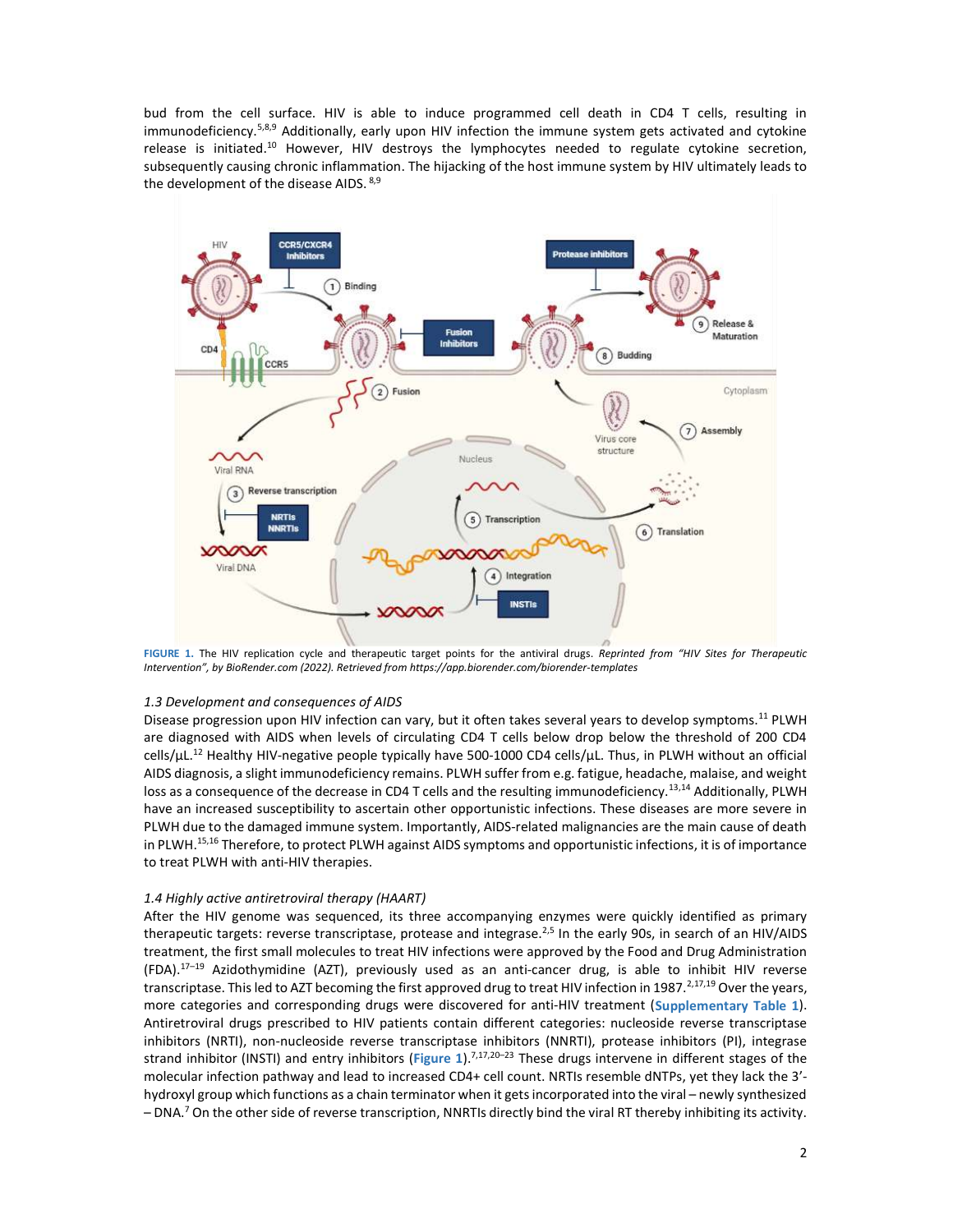INSTIs block the active site, hence preventing the interaction between the viral integrase and the viral DNA.<sup>20,21</sup> Protease Inhibitors target the HIV-protease to prevent maturation of the infectious viral particles.<sup>22,23</sup> In the early days of HIV treatments, only AZT was prescribed. This quickly gave rise to drug-resistant HIV variants.<sup>2,7</sup> Therefore, the anti-HIV drug regimen most often consists of two NRTIs in combination with a drug in another (Supplementary Table 2).<sup>3,19</sup> This therapy is named highly active antiretroviral therapy (HAART), also often called combined antiretroviral therapy (cART). HAART is now recommended for all PLWH, regardless of their CD4 cell count. By restoring immune function, HAART extends the lifespan in PLWH compared to untreated PLWH.<sup>3,16,24</sup>

#### 1.5 Current status HIV-related malignancies

Even with the arrival of HAART, mortality in PLWH remains high with malignancies as its main contributor.<sup>15,16</sup> Additionally, the cancers are more aggressive and the age for cancer onset is lower for PLWH compared to the general population.9,25,26 HIV-related malignancies can be divided into two categories: the AIDS-defining cancers (ADCs) and the non-AIDS-defining cancers (NADCs).<sup>8,9</sup> ADCs include Kaposi sarcoma (KS), Non-Hodgkin lymphoma (NHL) and invasive cervical cancer (ICC). Historically, if one of the ADCs was present in HIV-positive people one was considered to have progressed to AIDS. The increase in ADC is strongly associated with immunodeficiency, as lower CD4+ T cell counts correlate to higher ADC incidence.<sup>27</sup> When comparing cancer incidences pre-HAART (from 1991 – 1995) to post-HAART (from 1996 onwards), the change in ADCs and NADCs was reversed: ADCs decreased by threefold whereas NADCs had a threefold increase.<sup>28</sup> Over time, the NADC burden has surpassed the burden of ADCs. 27,29,30 The underlying cause of the rise of NADCs is difficult to elucidate. Therefore, this review will first identify the risks for developing cancer in PLWH, followed by an analysis of the possible contributors to the HIV patients' altered cancer burden.

# 2. CANCER INCIDENCES IN PLWH

#### 2.1 Cancer incidence in PLWH is higher

Cohort studies can yield valuable insights into the relationship between AIDS and cancer. These studies utilize record-linkage methods to generate cancer statistics in PLWH. They make use of an HIV/AIDS registry and match the records to a cancer registry. In these studies, the relative risk per cancer type is reported as a standardized incidence ratio (SIR) or the incidence rate per 100,00 person-years. The SIR is the relative risk ratio between group A in comparison to group B, e.g. PLWH compared to the general population. Cancer incidence per personyears is defined as the number of cancer diagnoses in a population, divided by the total time that population is followed, multiplied by the number of people that are studied. Most importantly, these cohort studies use the cancer incidences found in the registries to calculate a relative risk ratio of developing the malignancy for PLWH.

Even though the cohort studies tend to be heterogeneous, they do share a consensus: cancer is more prominent in PLWH compared to the general population.<sup>31–37</sup> KS has the highest risk ratio in PLWH, with SIRs above 100, followed by NHL with SIRs above 10 and then ICC with SIRs between 5 and 10 (Table 1).<sup>35–39</sup> The NADCs can be divided into two categories: virus-related NADCs (VRNADC) and virus-unrelated NADCs (VUNADC). In general, the VRNADCs are more prevalent in PLWH, thus have a higher relative risk ratio. This is especially seen in anal cancer, Hodgkin lymphoma (HL) and liver. These often result from an infection with e.g. Hepatitis B/C virus or Human Papillomavirus. However, also some virus-unrelated NADCs (VUNADC) were increased for PLWH. Among them are lip and lung cancer. When looking at the different cohort studies, a lot of variation can be seen in the SIRs for the different cancer types.

Multiple cohort studies have provided evidence for a higher cancer burden in PLWH compared to the HIVnegative control groups. However, cohort studies are difficult to compare. There are differences in group sizes, area and time periods. When there is a relatively small group size (e.g. a few thousand people), the SIR is accompanied by a very large confidence interval which weakens the argument raised by the SIR. Even though the risk for developing certain cancer can be estimated to be 2 or 3, the confidence interval that comes with it can be in a range of 0.6 to 80.16,31,32,36 The demographics have changed since the introduction of HAART and varies in each cohort study, especially for the distribution of age, gender, sexual orientation, smoking, intravenous drug users (IDU).<sup>25,32,40–43</sup> A study has shown that 10% of the PLWH in low- and middle-income countries are above 50 years old, whereas in high-income countries this percentage is around 30%.<sup>41</sup> These characteristics can individually influence cancer incidences and it is not always disclosed whether these are taken into account when calculating the SIRs per cancer type (e.g. whether there is a correction for heavy smokers for the incidence of lung cancer). Additionally, HIV/AIDS-related events can vary throughout the years. This starts with changing demographics, but also the advent of HAART.<sup>40,41</sup> An example is an increased percentage of HIV-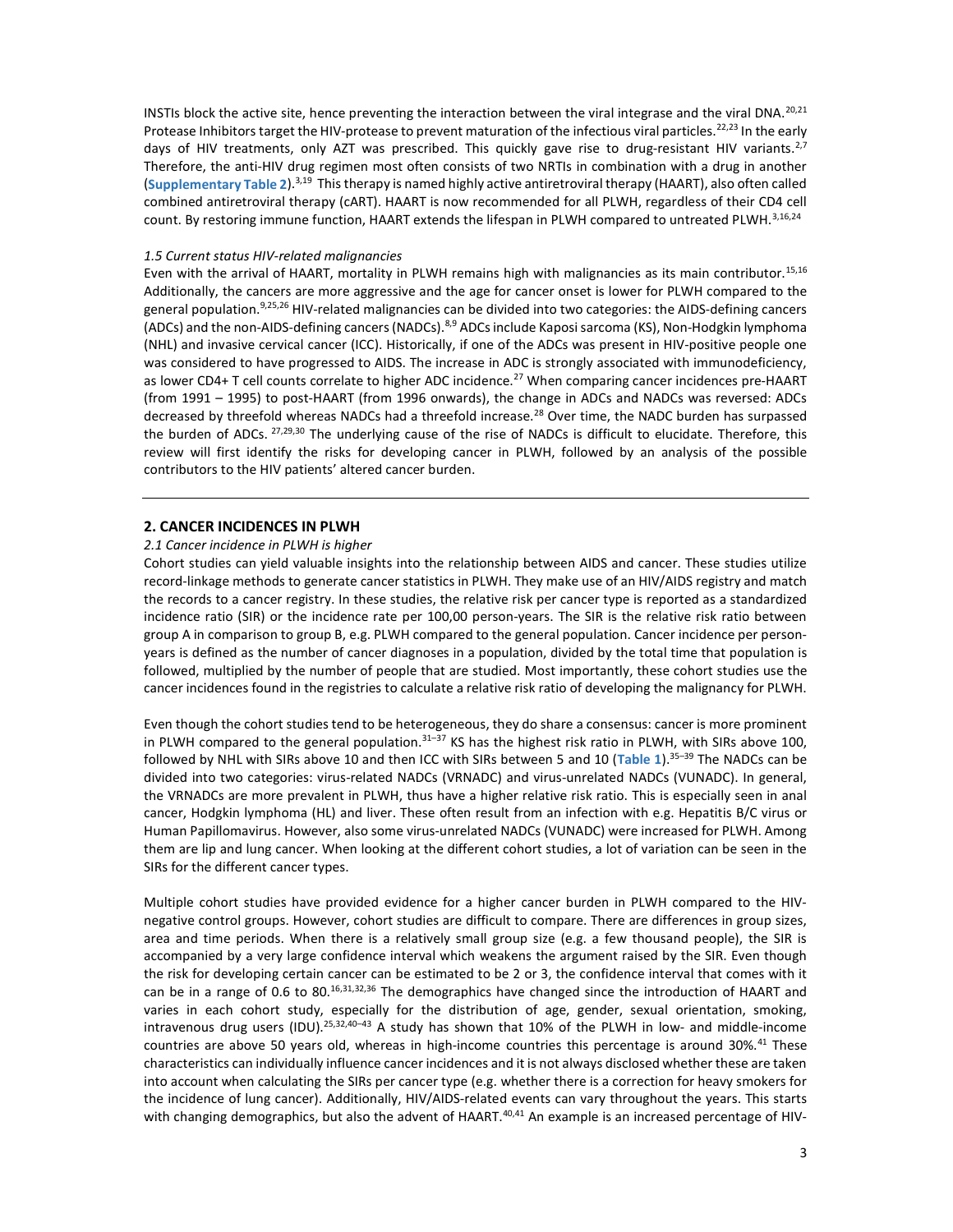positive men aged 50 years or older: from 8.5% in 1993 towards 42% in 2012. Hence, similar timeframes are preferred when comparing the results of cohort studies.

The importance of gender distribution can be seen in a study by Calabresi et al. (2013) in which they analysed a group of PLWH in Italy and determined the risk ratios for males and females separately.<sup>36</sup> With all cancer types taken together, the SIR is twice as big for males compared to females. Nonetheless, there is a lot of variation when looking at specific cancer types. For both tongue cancer and liver cancer, the SIR in females was threefold higher than for males. Whereas for lung cancer, this difference was the opposite way.

Table 1. Standardized incidence ratio (SIR), and their corresponding 95%-confidence interval, per cancer type and cohort study. NA = not available. Dark green = SIR > 25, middle-green = SIR > 5, light green = SIR >1 in which the 95%-CI is also above 1. Grey cells cannot give a conclusion and light orange indicates a SIR below 1.

|                  | Clifford et al.<br>$(2005)^{41}$    | <b>Mbulaiteve et</b><br>al. (2006) <sup>36</sup> | Calabresi et<br>al. (2013) <sup>31</sup> | Chen et al.<br>$(2014)^{42}$ | Hernández-<br>Ramírez et al.<br>$(2017)^{39}$ | Hessol et al.<br>$(2018)^{40}$ |  |
|------------------|-------------------------------------|--------------------------------------------------|------------------------------------------|------------------------------|-----------------------------------------------|--------------------------------|--|
| Country          | Switzerland                         | Uganda                                           | Italy                                    | Taiwan                       | <b>USA</b>                                    | <b>USA</b>                     |  |
| Cohort size      | 7304                                | 12607                                            | 5090                                     | 15269                        | 448258                                        | 22623                          |  |
| Time period      | $1985 - 2001$                       | $1988 - 2002$                                    | $1999 - 2009$                            | $1998 - 2009$                | $1996 - 2012$                                 | $1990 - 2010$                  |  |
| <b>All ADCs</b>  | <b>NA</b>                           | $4.6(3.8 - 5.4)$                                 | $31(26.8 - 35.6)$                        | <b>NA</b>                    | $13.97(13.63 -$<br>14.32)                     | <b>NA</b>                      |  |
| <b>KS</b>        | 192 $(170 - 217)$                   | 5.7 $(4.6 - 6.8)$                                | 133.2 (109.1 -<br>162.7                  | 298.04 (258.16)<br>$-343.85$ | 498.11 (477.82 -<br>519.03)                   | $127(121 - 132)$               |  |
| <b>NHL</b>       | $76.4(66.5 -$<br>87.4)              | $3.6(1.2 - 8.4)$                                 | $21.1(17.2 -$<br>25.7)                   | $26.12(22.78 -$<br>29.90)    | $11.51(11.14 -$<br>11.89)                     | $17.2(16.1 - 18.4)$            |  |
| ICC              | $8.0(2.9 - 17.4)$                   | $2.7(1.8 - 4.0)$                                 | $7.3(3.8 - 14.1)$                        | $13.95(9.35 -$<br>20.09      | $3.24(2.94 - 3.56)$                           | $8.0(3.1 - 11.9)$              |  |
| <b>All NADCs</b> | $2.8(2.3 - 3.3)$                    | $2.8(2.1 - 3.6)$                                 | <b>NA</b>                                | <b>NA</b>                    | $1.21(1.19 - 1.23)$                           | <b>NA</b>                      |  |
| <b>VRNADC</b>    |                                     |                                                  |                                          |                              |                                               |                                |  |
| Anal             | 33.4 $(10.5 -$<br>78.6)             | $0(0 - 3.5)$                                     | 42.1 $(17.5 -$<br>101.2)                 | $19.1(12.80 -$<br>27.50      | 19.06 (18.13 -<br>20.03                       | $46.7(39.7 - 53.6)$            |  |
| <b>HL</b>        | $17.3(10.2 -$<br>27.4)              | $5.7(1.2 - 17)$                                  | $21.8(15.4 - 31)$                        | $9.35(4.83 -$<br>16.36       | $7.70(7.20 - 8.23)$                           | 10.4 $(8.4 - 12.5)$            |  |
| Liver            | $7.0(2.2 - 16.5)$                   | $2.1(0.4 - 6.0)$                                 | $9.6(6.9 - 13.4)$                        | $5.5(4.54 - 6.59)$           | $3.21(3.02 - 3.41)$                           | $3.0(2.3 - 3.7)$               |  |
| <b>VUNADC</b>    |                                     |                                                  |                                          |                              |                                               |                                |  |
| Lip              | $4.1(2.1 - 7.4)$                    | $0(0 - 13)$                                      | <b>NA</b>                                | $8.54(3.13 -$<br>18.62)      | $2.35(1.43 - 3.62)$                           | $3.8(1.3 - 6.2)$               |  |
| Lung             | $3.2(1.7 - 5.4)$                    | $5.0(1.0 - 15)$                                  | $3.4(2.3 - 5.1)$                         | $8.52(6.82 -$<br>10.63)      | $1.97(1.89 - 2.05)$                           | $1.3(1.1 - 1.6)$               |  |
| <b>Breast</b>    | $1.4(0.5 - 3.4)$                    | $1.9(0.8 - 3.7)$                                 | <b>NA</b>                                | $0.59(0.41 -$<br>1.03)       | $0.63(0.58 - 0.68)$                           | $0.74(0.43 - 1.06)$            |  |
| Prostate         | $1.4(0.3 - 4.3)$                    | $2.9(0.3 - 11)$                                  | $1.1(0.5 - 2.3)$                         | $3.48(2.03 -$<br>5.57)       | $0.48(0.46 - 0.51)$                           | $0.56(0.46 - 0.66)$            |  |
| <b>Brain</b>     | $2.9(0.8 - 7.6)$<br>$4.4(0.1 - 24)$ |                                                  | $1.1(0.3 - 4.3)$                         | $8.28(5.59 -$<br>11.84)      | $0.57(0.45 - 0.70)$                           | $1.01(0.53 - 1.49)$            |  |

The study done by Clifford et al. utilized a Swiss HIV cohort study and cancer registries to calculate SIRs for different cancer types in PLWH for different conditions.<sup>38</sup> One of these analyses was the SIR for PLWH untreated and treated with HAART before cancer diagnosis. This shows that in absence of HAART, the cancer incidences dramatically increased with the ADCs in particular. Whereas the NADCs showed an increased SIR in HAARTtreated PLWH, especially for HL.

#### 2.2 Increase for relative risk ratio NADCs pre- to post-HAART

After the introduction of HAART in 1996, cancer incidences and the relative risk ratios have changed for PLWH. The absolute cancer incidences have increased over the years, due to the increasing number of PLWH. Therefore, the SIR is essential to be able to compare different time periods. As previously mentioned, NADCs had a threefold increase in contrast to the threefold decrease of ADCs.28,44–46 Several cohort studies have calculated SIRs for separate periods, from pre-HAART to post-HAART, demonstrating this change in cancer development upon treatment of HAART. Nonetheless, similar to the aforementioned SIRs for the different cancer types, there is variation in both the SIRs as well as the rate at which the SIRs change from the pre- to post-HAART time periods (Table 2).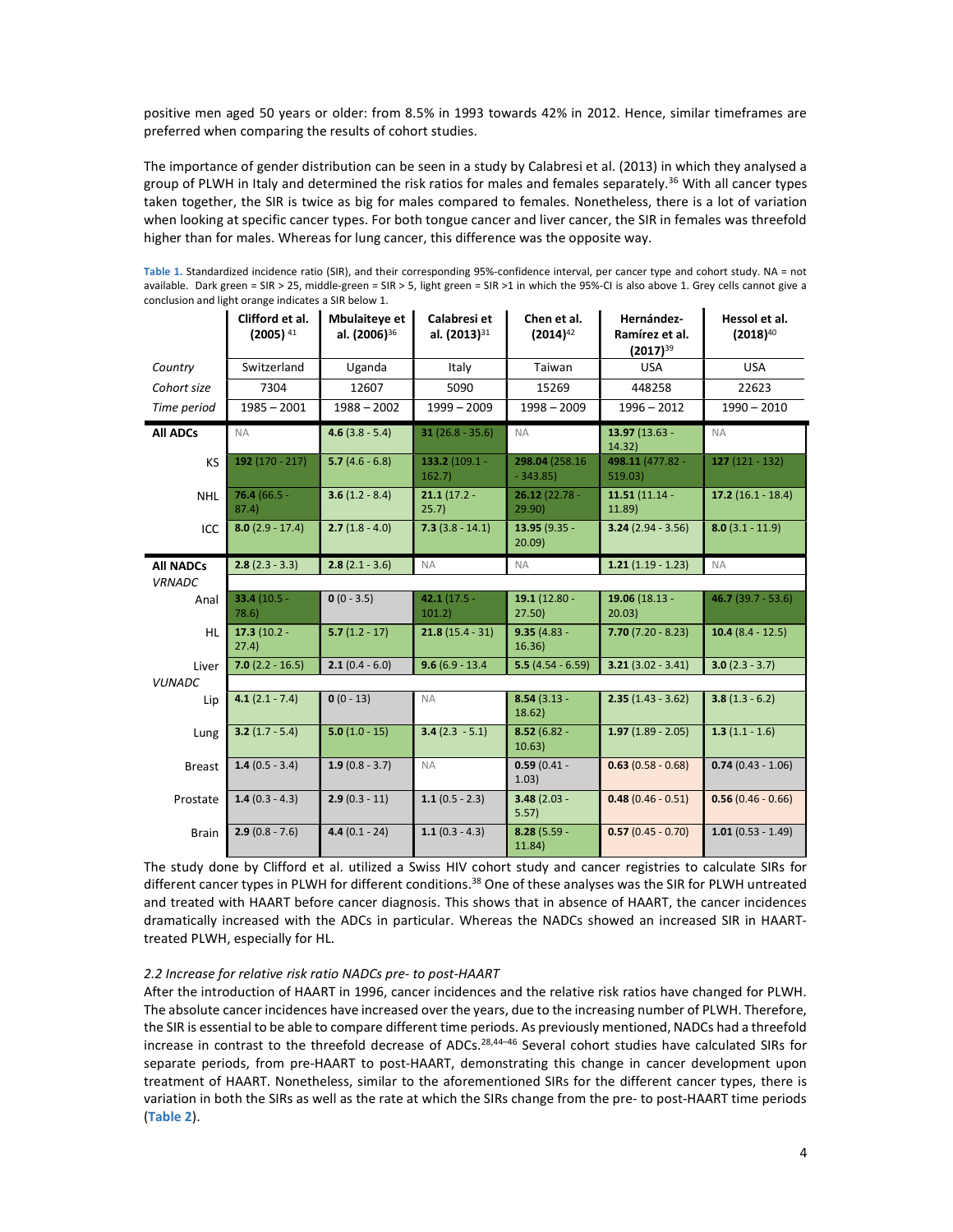|               | Engels et al. (2008)       |                      | Powles et al. (2009)           |                                 | Hleyhel et al. (2013)           |                              |                               | Wong et al. (2022)           |                               |                                        |                                     |                                   |                                  |                                  |
|---------------|----------------------------|----------------------|--------------------------------|---------------------------------|---------------------------------|------------------------------|-------------------------------|------------------------------|-------------------------------|----------------------------------------|-------------------------------------|-----------------------------------|----------------------------------|----------------------------------|
| Country       |                            | <b>USA</b>           |                                | UK                              |                                 |                              |                               | France                       |                               | Australia                              |                                     |                                   |                                  |                                  |
| Cohort size   |                            | 53750                | 11112                          |                                 |                                 | 99309                        |                               |                              | 28703                         |                                        |                                     |                                   |                                  |                                  |
| Time period   | $1991 -$<br>1995           | 1996 -<br>2002       | $1983 -$<br>1995               | $1996 -$<br>2001                | $2002 -$<br>2007                | $1992 -$<br>1996             | $1997 -$<br>2000              | $2001 -$<br>2004             | $2005 -$<br>2009              | 1982 -<br>1995                         | 1996 -<br>1999                      | $2000 -$<br>2004                  | $2005 -$<br>2008                 | $2009 -$<br>2012                 |
| <b>ADC</b>    |                            |                      |                                |                                 |                                 |                              |                               |                              |                               |                                        |                                     |                                   |                                  |                                  |
| KS            | 2800<br>$(2300 -$<br>3500) | 790 (640 -<br>980)   | <b>NA</b>                      | <b>NA</b>                       | <b>NA</b>                       | 787.0<br>$(754.1 -$<br>821.0 | 388.1<br>$(353.3 -$<br>425.4) | 408.6<br>$(369.6 -$<br>450.6 | 304.5<br>$(273.9 -$<br>337.6) | 19024.47<br>$(17860.02 -$<br>20244.91) | 3826.7 (<br>$3273.07 -$<br>4447.15) | 1027.30<br>$(822.83 -$<br>1257.17 | 617.39<br>$(471.14 -$<br>794.71) | 454.45<br>$(345.08 -$<br>587.48) |
| <b>NHL</b>    | $9.8(7.7 -$<br>12)         | $6.5(5.4 -$<br>7.7)  | <b>NA</b>                      | <b>NA</b>                       | <b>NA</b>                       | 116.7<br>(109.9)<br>123.9)   | 33.6<br>$(30.8 -$<br>36.6     | 15.4<br>$(13.9 -$<br>17.1)   | 9.1(8.3)<br>$-10.1$           | 64.76 (29.14)<br>$-70.77$              | 23.82<br>$(20.29 -$<br>27.80        | $8.45(6.96 -$<br>10.16            | 4.96 (3.82)<br>$-7.18$           | $3.25(2.56 -$<br>4.07)           |
| ICC           | $3.1(1.1 -$<br>6.7)        | $2.9(1.8 -$<br>4.4)  | <b>NA</b>                      | <b>NA</b>                       | <b>NA</b>                       | 12.2<br>$(8.7 -$<br>16.6     | 9.3(6.9)<br>$-12.3$           | 5.4(3.8)<br>$-7.5$           | 5.4(4.0)<br>$-7.0$            | <b>NA</b>                              | <b>NA</b>                           | <b>NA</b>                         | <b>NA</b>                        | <b>NA</b>                        |
| <b>NADC</b>   | <b>NA</b>                  | <b>NA</b>            | $0.95(0.58 -$<br>1.47          | $2.05(1.51 -$<br>2.72)          | $2.49(2.00 -$<br>3.07           | <b>NA</b>                    | <b>NA</b>                     | <b>NA</b>                    | <b>NA</b>                     | <b>NA</b>                              | <b>NA</b>                           | <b>NA</b>                         | <b>NA</b>                        | <b>NA</b>                        |
| <b>VRNADC</b> |                            |                      |                                |                                 |                                 |                              |                               |                              |                               |                                        |                                     |                                   |                                  |                                  |
| Anal          | 10 $(2.1 -$<br>29)         | $9.1(5.1 -$<br>15)   | 97.92<br>$(42.24 -$<br>192.95) | 109.85<br>$(56.76 -$<br>191.88) | 141.36<br>$(90.57 -$<br>210.33) | <b>NA</b>                    | <b>NA</b>                     | <b>NA</b>                    | <b>NA</b>                     | 43.03 (21.48)<br>$-76.99$              | 33.71<br>$(15.42 -$<br>64.00)       | 33.39<br>$(21.39 -$<br>49.68)     | 31.76<br>$(21.58 -$<br>45.08)    | 37.71<br>$(28.33 -$<br>49.21     |
| HL            | $2.8(0.9 -$<br>6.6)        | 6.7 $(4.5 -$<br>9.5) | $4.45(1.44 -$<br>10.37)        | 11.06 (4.78<br>$-21.80$         | 32.35<br>$(20.27 -$<br>48.98)   | <b>NA</b>                    | <b>NA</b>                     | <b>NA</b>                    | <b>NA</b>                     | $5.88(3.04 -$<br>10.26)                | 10.98<br>$(6.01 -$<br>18.43)        | $7.42(4.06 -$<br>12.45)           | 9.90(6.13)<br>$-15.14$           | $9.58(6.31 -$<br>13.93)          |
| Liver         | $0(0.0 -$<br>5.9           | $3.1(1.7 -$<br>5.2   | $0.00(0.00 -$<br>14.09)        | $5.93(0.72 -$<br>21.41)         | $7.00(1.91 -$<br>17.93          | <b>NA</b>                    | <b>NA</b>                     | <b>NA</b>                    | <b>NA</b>                     | $0.85(0.02 -$<br>4.76)                 | 2.69(0.73)<br>$-6.89$               | $2.23(1.02 -$<br>4.24)            | 1.68(0.84)<br>$-3.00$            | $1.94(1.22 -$<br>2.94)           |
| <b>VUNADC</b> |                            |                      |                                |                                 |                                 |                              |                               |                              |                               |                                        |                                     |                                   |                                  |                                  |
| Lip           | <b>NA</b>                  | <b>NA</b>            | <b>NA</b>                      | <b>NA</b>                       | <b>NA</b>                       | <b>NA</b>                    | <b>NA</b>                     | <b>NA</b>                    | <b>NA</b>                     | $1.81(0.83 -$<br>3.44)                 | 1.75(0.70)<br>$-3.60$               | $1.32(0.57 -$<br>2.61)            | 0.73(0.20)<br>$-1.86$            | $1.04(0.45 -$<br>2.05)           |
| Lung          | $2.6(1.6 -$<br>4.1)        | $2.6(2.1 -$<br>3.2)  | $0.00(0.00 -$<br>1.52)         | $3.10(1.34 -$<br>6.11)          | $2.37(1.14 -$<br>4.36)          | <b>NA</b>                    | <b>NA</b>                     | <b>NA</b>                    | <b>NA</b>                     | $0.56(0.26 -$<br>1.06                  | 0.83(0.41)<br>$-1.48$               | $0.76(0.46 -$<br>1.17)            | 0.50(0.29)<br>$-0.79$            | $0.82(0.58 -$<br>1.11)           |

Table 2. Standardized incidence ratio (SIR), and their corresponding 95%-confidence interval, per cancer type and cohort study. NA = not available. Dark green = SIR > 25, middle-green = SIR > 5, light green = SIR > 1 in which the 95%-CI is also above 1. Grey cells cannot give a conclusion and light orange indicates a SIR below 1.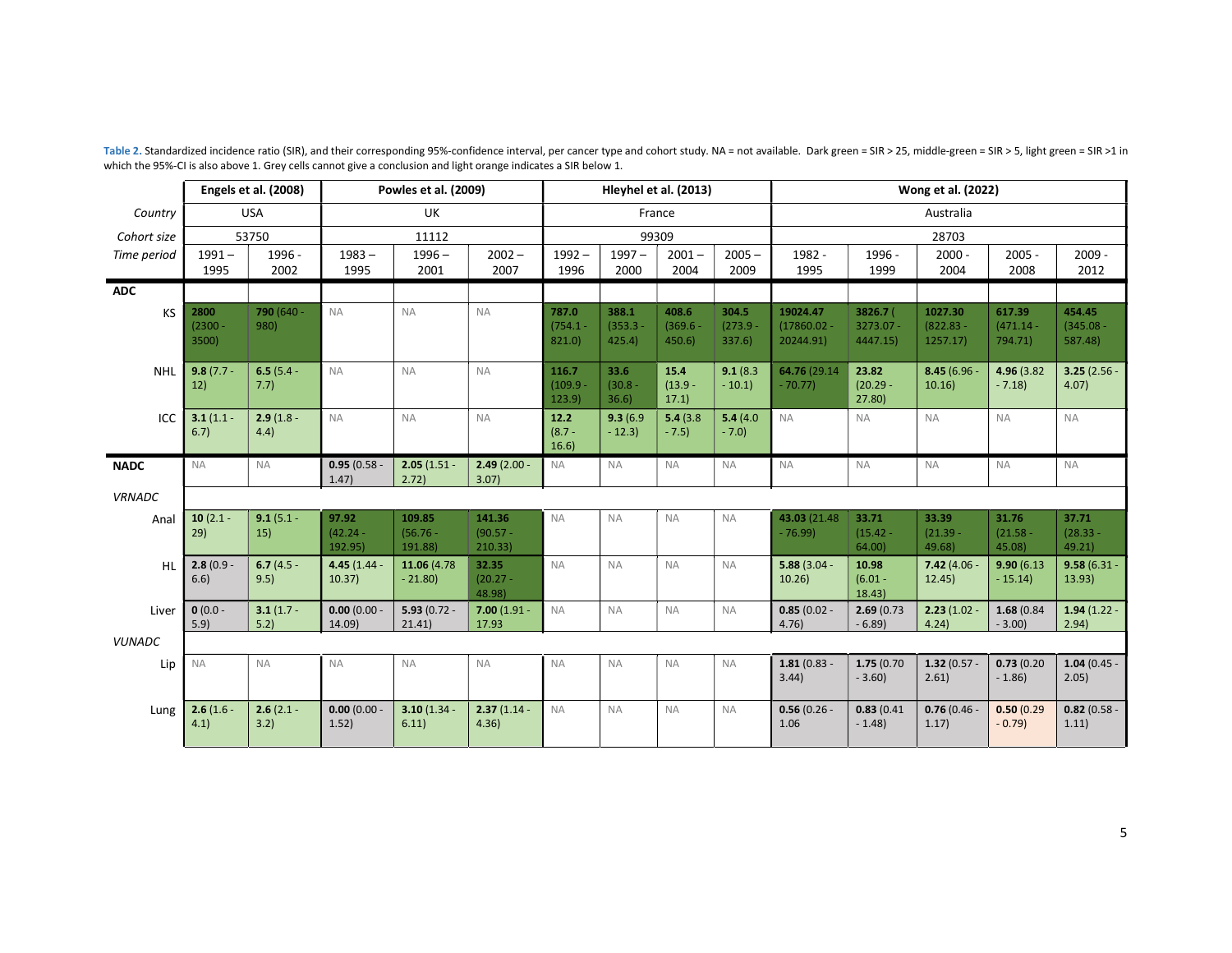A study by Wong et al. has analysed a group of PLWH in Australia and calculated the SIRs pre-HAART and different time periods post-HAART.<sup>45</sup> The drastic decrease of ADCs is shown: especially for Kaposi sarcoma starting with a SIR of 19024 pre-HAART towards a SIR of 454 in 2009-2012. A similar pattern was seen in NHL. For the NADCs, the SIR of anal cancer did not change whereas liver cancer and HL were doubled in relative risk from 1982 to 2012. Intriguingly, lung cancer had a SIR below 1. This suggests that PLWH were at a lower risk of developing lung cancer. Especially the VRNADCs have an increase, HL and anal cancer in particular. The study by Wong et al. reported a change in SIR from 5.9 to 9.90 from 1982 towards 2008. Yet, a study by Powles et al. reported a sixfold difference between 1983 and 2007.<sup>47</sup>

A study published in 2011 by Shiels et al. has described the cancer burden of PLWH in the United States by calculating the incidence rates per 100,000 person-years.<sup>28</sup> The total number of cancers has declined after 1991 but remained stable after 1997/1998, which is in contrast with the previously discussed cohort studies. The incidence rate for HL was constant, even though the absolute cancer incidence of HL tumours increased. This difference between the incidence rate and the total number can be explained by the increase in total numbers of PLWH from 1991 onwards.

Taken together, the advent of HAART affected the relative risks for both ADC and NADC development. Upon restoration of the immune system, the relative risk for ADCs significantly declines while simultaneously the relative risk for NADC development had an increase. In general, the NADCs had almost a threefold increase. When looking at the individual cancer types there was some variety, also per cohort study.

#### 3. RISK FACTORS FOR INCREASE IN NADC

#### 3.1 Behavioural risk factors

Establishing the cause for the increase in NADCs is not straightforward. Multiple risk factors for NADC development are described in literature, starting with behavioural risk factors. In general, PLWH are more prone to lead lifestyles associated with increased cancer risk. Some of these lifestyles that are more present in PLWH are overweight, poor nutrition, smoking, drinking and drug abuse.<sup>48,49</sup> Aside from substance abuse, IDUs are even more high-risk due to sharing of the needle, as this provides blood exchange through which infections can be passed.<sup>2</sup> The percentage of IDUs generally make up 30-50% of the PLWH population in cohort studies, especially for countries like the USA and Australia.16,28,31,35,36 Another high-risk behaviour is smoking, which can lead to lung cancer development. There is variation in SIRs for lung cancer in PLWH, but it is generally linked to excessive smoking behaviour. Nevertheless, some studies focused on lung cancer in which heavy smoking was taken into account when calculating the SIR. These studies have shown that even after correction, PLWH still had a SIR of 3.5.<sup>50,51</sup> Unfortunately, as the information on lifestyle is often not provided, it is difficult to implement this in the calculations for the SIRs in the cohort studies.

#### 3.2 Extended life expectancy for PLWH

A partial explanation for the rise in NADC incidence is the increased lifespan for PLWH. However, cancer incidence increases exponentially with age.<sup>9</sup> Therefore it is required to include age distribution in the analysis, especially when comparing with the general population. As previously mentioned, almost the majority has reached an age of 50 years or older whereas thirty years ago this was less than 10%. With a higher average age comes a shift in the cancer spectrum.

#### 3.3 Immunodeficiency and cancer

HAART can partially reconstitute the levels of CD4<sup>+</sup> in the bloodstream. However, this generally raises it to 300-400 CD4 cells/ $\mu$ L which is still below the level of HIV-negative people.<sup>12</sup> This increase in CD4<sup>+</sup> cells is correlated to the decrease in ADCs, whereas for NADCs the correlation is more variable.<sup>9</sup> CD4<sup>+</sup> cells play different key roles in anti-tumour activity by the immune system. $^{52}$  These cells assist other immune cells, such as the CD8<sup>+</sup> cytotoxic T lymphocytes and B-cells. Additionally, they can directly exert anti-tumour activity towards tumour cells. Thus, normally the immune system recognizes tumour tissue by the presence of neoantigens and subsequently destroys the cancer cells. Yet, upon depletion of CD4<sup>+</sup>, it is easier for malignancies to progress and escape the Tcell immunosurveillance.<sup>9,12,52</sup> This increased risk of cancer is not only postulated for PLWH, but for every immunodeficiency disorder.<sup>9</sup> HIV disrupts the immune system by depleting lymphocytes, blocking lymphocyte function, increasing the secretion of cytokines subsequently leading to chronic inflammation. Even with HAART treatment, these immunologic defects are still present in PLWH.<sup>53,54</sup>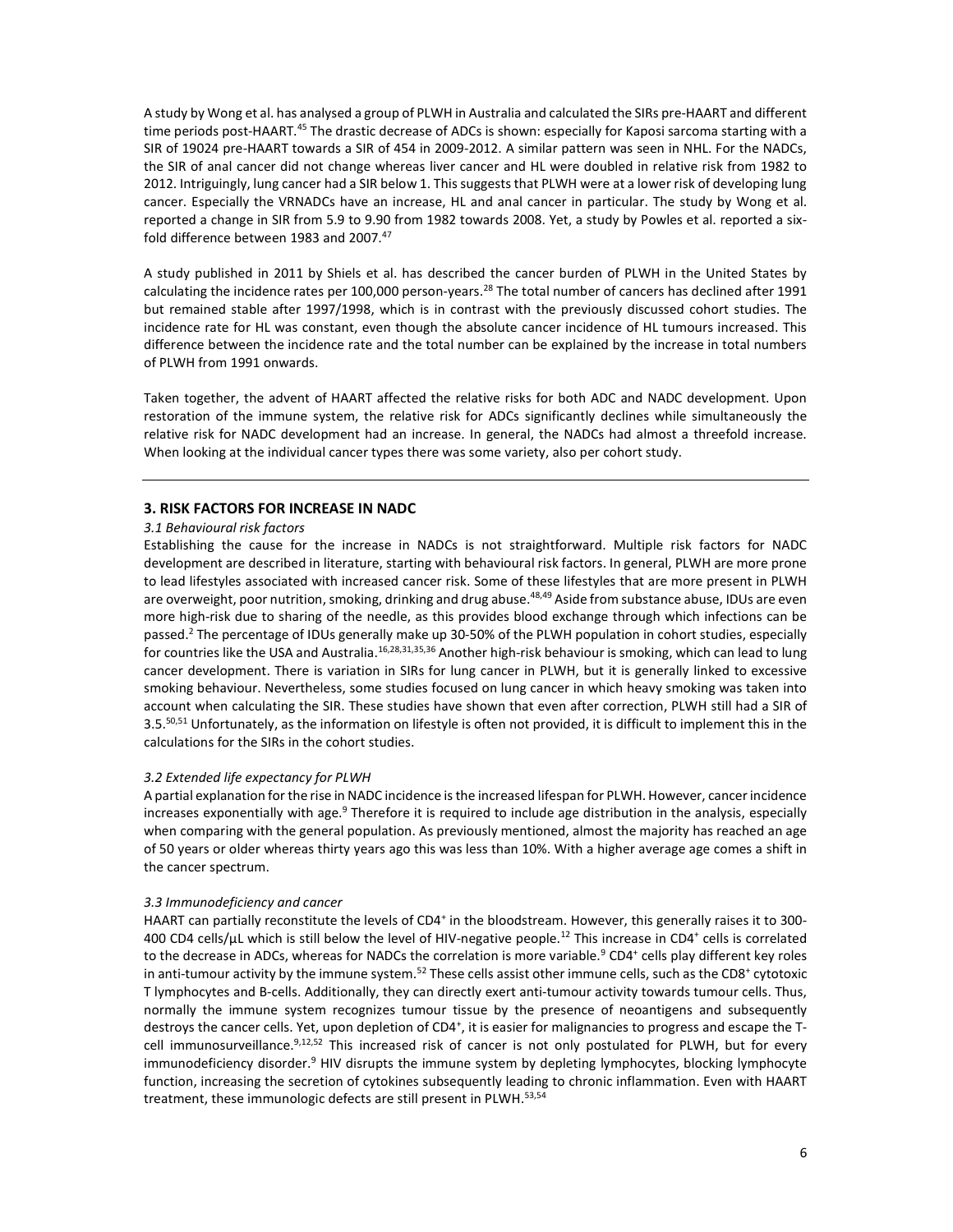A by-product of immunodeficiency is the impaired control of oncogenic viruses, subsequently promoting the replication cycle of these viruses. Thus, infection of an oncogenic virus can have a more dramatic in PLWH compared to the general population. The most common co-infections in PLWH are Human papillomavirus, Hepatitis B or C virus and Epstein-Barr virus.<sup>25,55</sup> These three viruses are known to have a carcinogenic effect and are linked to some specific cancer types (Table 3).<sup>25,55,56</sup> NADCs can be split up into virus-related and virusunrelated, however, virus-related cancers do not solely develop in the presence of a virus.<sup>56</sup> Cohort studies that include co-infections in the analyses are needed to distinguish the increase in NADC risk as a result of these coinfections and the increased risk due to other factors.

| Virus                | Virus-related NADC <sup>25,55,57</sup>                                 |
|----------------------|------------------------------------------------------------------------|
| Epstein-Barr virus   | Hodgkin lymphoma, Nasopharyngeal carcinoma, gastric carcinoma,         |
|                      | NHL subtypes (e.g. Burkitt lymphoma)                                   |
| Hepatitis B/C virus  | Liver cancer                                                           |
| Human papillomavirus | Genital cancers (cervical, anal, vaginal, vulva, penis), head and neck |
|                      | cancer                                                                 |

#### Table 3. virus-related NADC in PLWH

## 3.4 Potential carcinogenesis of HAART

Over the past three decades, the FDA has approved multiple drugs to treat HIV infections. These drugs have successfully improved the quality of life for PLWH. However, some HAART drugs might play a role in cancer development and cancer progression. Multiple studies have established a link between antiviral drugs and mutagenicity.<sup>58–61</sup> Most evidence is found for NRTIs, which are the backbone of therapy for HIV.<sup>62</sup> Here we will focus on a few NRTIs, the INSTI raltegravir and protease inhibitors.

AZT is the most studied NRTI. In 1998, pregnant women taking AZT were studied, both HIV-positive and HIVnegative women.<sup>61</sup> AZT was found to be incorporated into the DNA of both adults and infants, yet the biological consequences of these events were not known. A study in 2007 was conducted in male mice and human lymphoblastoid cells upon treatment with AZT, lamivudine and abacavir.<sup>58</sup> The mutagenicity was studied by analysing the mutant frequencies in reporter genes, such as the HPRT and TK genes. It was found that coexposures of AZT-lamivudine yielded an increase in HPRT and TK mutant frequencies. A similar experimental setup was used in another study in 2007.<sup>59</sup> This study also involved two drugs that are no longer on the market in the US: didanosine and stavudine. Significant elevation in HPRT mutants was found for combinations of AZT, didanosine and/or lamivudine. The potential genotoxic effects for abacavir, lamivudine and AZT treatment were measured in D. Melanogaster in a study in 2019.<sup>60</sup> Here it was stated that the genotoxicity was predominantly caused by recombination events instead of mutations. HAART-induced DNA recombination could stimulate carcinogenesis, e.g. by gene fusion of cancer driver genes or inactivation of tumour suppressor genes.<sup>60</sup>

A study in 2013 has linked the INSTI raltegravir to aberrant integration of the HIV-1 viral DNA as well as genome rearrangements of the host cells.<sup>63</sup> The latter could potentially activate oncogenes and/or inactivate tumour suppressor genes.<sup>20</sup> However, a cohort study was done to analyse the incidence of cancer in PLWH that are receiving raltegravir or not as HAART.<sup>24</sup> This study has not found a significant correlation to cancer onset or progression when using raltegravir compared to the control groups.

Contrastingly, most PIs prescribed to treat HIV infection convey an anti-tumour activity. A few examples are ritonavir and nelfinavir. Ritonavir is reported to kill bladder cancer cells by accumulating ubiquitinated proteins and is able to induce cytotoxicity in acute myeloid leukaemia cells.<sup>64,65</sup> Additionally, Nelfinavir has been used as an anticancer agent in a broad range of cancer types, such as multiple myeloma and bladder cancer, as a result of cell cycle arrest, cell death and endoplasmic reticulum stress. 66-68

As previously mentioned, the resistance of HIV towards antiretroviral drugs is quickly obtained upon administering a single drug setting combination therapy as standard.<sup>2</sup> Therefore, it is needed to study the ART drugs in combination, as drug-drug interactions could influence mutagenic potential. Cimduo is the trade name for a combination therapy containing two NRTIs. This drug was found to be increasing the micronucleus frequency, which is generally considered a biomarker of genomic instability and carcinogenesis.<sup>69,70</sup> However, there was no difference seen in micronucleus frequency between PLWH untreated and treated with an NRTIbased drug regime.<sup>70</sup> This suggests that enhanced micronucleus frequency could be caused by the HIV infection rather than an NRTI-based HAART treatment.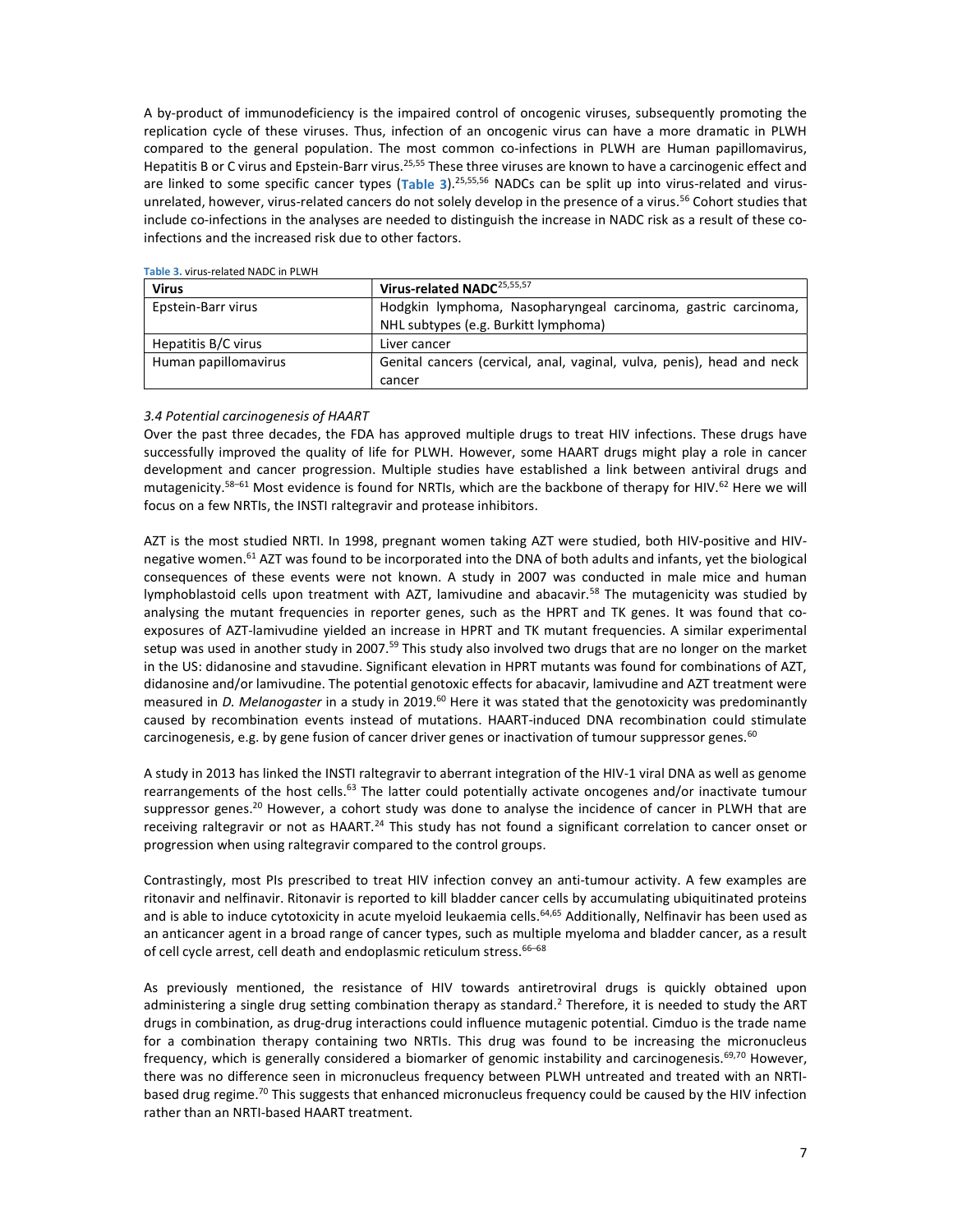# 4. DISCUSSION

The burden of cancer is not only higher for PLWH compared to the general population, it is also the primary cause of death for PLWH. Cohort studies compared the HIV-positive population with the general population, to calculate the relative risk ratios per cancer type. These relative risks have changed after the introduction of HAART in which ADC risk has substantially decreased whereas NADCs had an increase. Statistics of the relative risk ratios per cancer type and the probable contributors for cancer development are discussed in this review.

#### 4.1 Cohort heterogeneity

There is a high degree of heterogeneity when examining the different cohort studies. There is a consensus among the different cohort studies regarding the decrease in ADCs and the increase in NADCs. However, there are some discrepancies when looking at the relative risk ratios per cancer type. The variation in SIRs can, at least partially, be explained by the diversity in cohort characteristics. These involve cohort size, statistical measures and demographics. To begin with, the size of the cohort affects the validity of the study: even though the risk for developing certain cancer can be estimated to be 2 or 3, the confidence interval that comes with it can be in a range of 0.6 to 80.<sup>16,31,32,36</sup> Nevertheless, the confidence intervals are not always indicated in concluding remarks in the study. In smaller cohorts, it can happen that two cases of a specific cancer type were seen whereas the expected number was 0.5. This already leads to a relative risk ratio of 4, even though these two cases could have happened at random. The bigger the cohort size, the more accurate and trustworthy the result. The statistical analysis to determine the cancer burden in PLWH is approached differently across the cohort studies: SIRs, incidence per 100,000 person-years and sometimes just the absolute cancer incidences. Especially the latter could not lead to conclusions, as it does not take the group size into account. This is also seen in the study of Shiels et al. in 2011, in which the total number of cancer incidence increased over time from pre- to post-HAART whereas the calculated incidence rate per 100,000 person-years has decreased.<sup>28</sup> The obstacle in person-year is that there is no direct comparison with the cancer risk in the general population of the same area. Hence, it is difficult to compare the number per person-years for studies analysing PLWH in different areas as they do not normalise for cancer incidences associated with the area characteristics, instead of the HIV infection.

Group demographics are important to include in the cohort analysis, as these can contribute to the development of the different cancer types. A large difference is seen in SIRs for males and females, highlighting the importance of gender distribution of the cohort. Other demographics that could alter the cancer incidence spectrum are the percentage of males having sex with males (MSM), race, age, smoking, IDUs, and alcohol abuse. Even when this information is available for the cohort study, it is not always disclosed whether a correction was done for these demographic risk factors. Moreover, there is variation in the time periods for which the SIR analysis is performed. Some studies just look at pre-and post-HAART whereas some also separate post-HAART in early and late post-HAART. Taken together, multiple components can influence the increased relative risk for NADCs in PLWH.

#### 4.2 Risk factors in PLWH

Reconstitution of the immunodeficiency by HAART is probably the primary cause for the decrease in ADC incidence. However, the effect of HAART in NADCs tends to be more complicated. These NADCs can be influenced by lifestyle: e.g. drug use and smoking. Co-infections could also play a key role in the development of virus-related NADCs. Nonetheless, reducing these risk factors seems not to be the only argument for preventing the onset of AIDS-related malignancies.

As NRTIs remain the base of prescribed HAART drugs, it is important to elucidate its potential backlash on the quality of life by promoting carcinogenesis. In a lab setting, different HAART drugs were linked to mutagenic events or inducing genomic instabilities. Pursuing these kinds of experiments with the different drugs, with longer exposure times is needed to get a better understanding of what these drugs could do to the healthy cells in PLWH. What is the damage on a small scale? What cell line fits the experiment best, considering the cell line's genetic background? Does the drug cause mutagenesis through an increase in HPRT/TK reporter genes? Is there an increase in genomic instability for specific drugs, or drug types? Does the drug promote selection which cancer cells can escape from whilst healthy cells will be destroyed? These are questions that need to be addressed when analysing the different antiviral drugs given to HIV patients. For a larger-scale analysis, there is a need for cohort studies that include the prescribed drugs for the registered PLWH. These studies also need to incorporate the group demographics (e.g. age, gender, lifestyle) and the presence of co-infections. Ideally, information on the specific prescribed drugs is included in the cohort study to identify associations between individual drugs and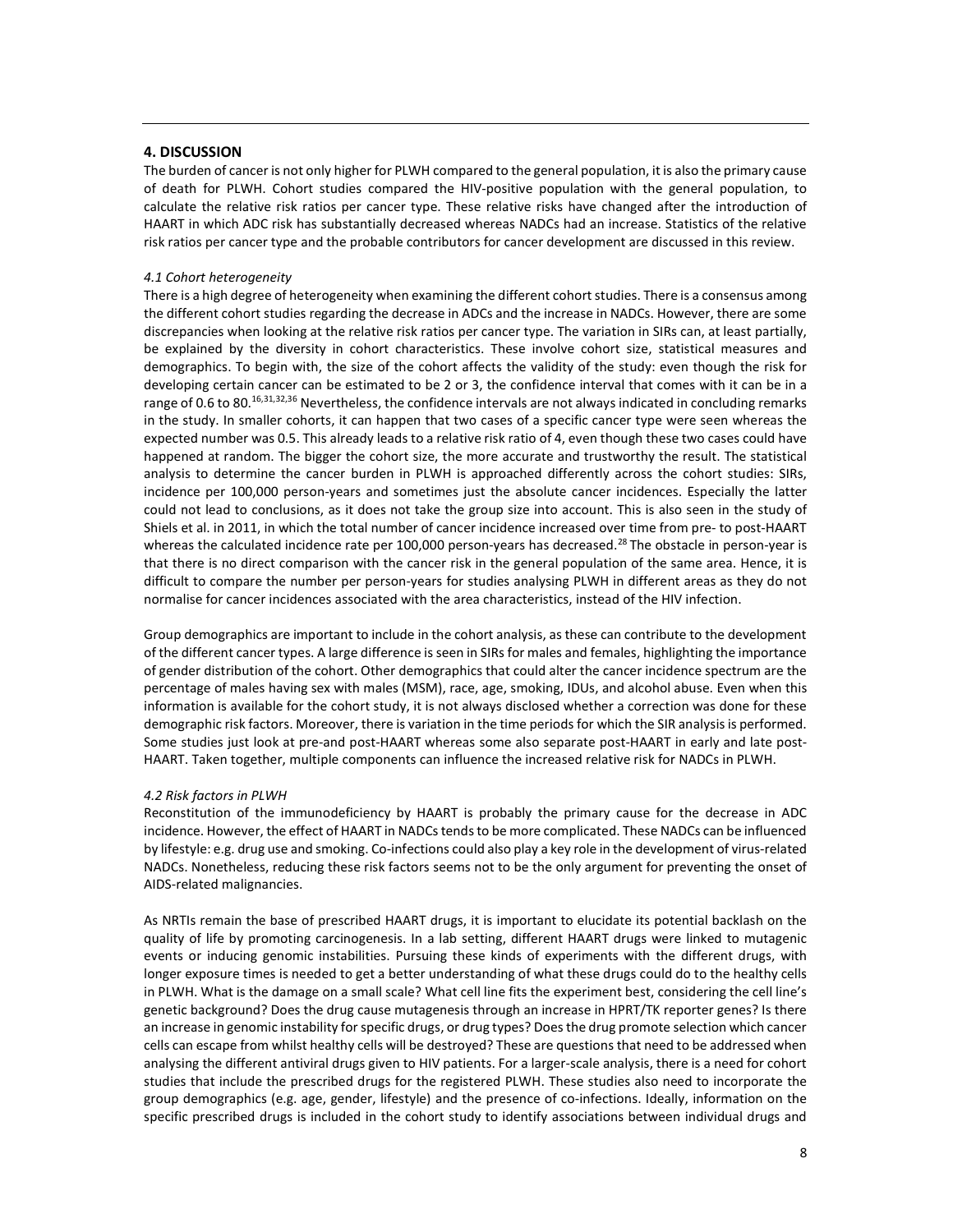cancer types. Unfortunately, in the first place, this information is not always listed in the HIV registries. It is difficult to include all the aforementioned components, yet it can provide vital information for the potential risk factors on patient level.

Taken together, there are a lot of different risk factors that can affect tumour development. These risk factors need to be included in cohort studies to determine their independent contributions. Aside from lifestyle and coinfections, the prescribed drugs can stimulate AIDS-related malignancies. Especially the long-term safety of the antiviral drugs are not fully known for PLWH. These drugs are vital for PLWH, improve quality of life and extend their life expectancy. However, potential mutagenic or genotoxic side effects of these drugs must be detected as the PLWH have to take them on a daily basis. The extended knowledge of potential damage for healthy cells can be used to further improve HIV drug regimes and diminish adverse effects coming from these drugs.

## LAYMAN'S SUMMARY

Humaan immunodeficiëntie virus (HIV) is ontdekt in het begin van de tachtigerjaren en binnen tien jaar was al het eerste antivirale medicijn goedgekeurd door de medicijnagentschappen. De voornaamste doodsoorzaak van HIV-patiënten is het overlijden aan kanker. Voor dat de medicijnen voor HIV infecties op de markt waren, was dit vooral een zeldzame soort bloedvatkanker (Kaposi sarcoom), lymfeklierkanker (non-hodgkinlymfoom) en baarmoederhalskanker. Echter, sinds de komst van de medicijnen zijn de type kankers die voorkomen bij HIVpatiënten veranderd. Hiervoor zijn meerdere oorzaken, die allemaal onafhankelijk invloed kunnen hebben op tumorontwikkeling. In deze review worden de verschillende oorzaken uiteengezet.

HIV valt een bepaald type witte bloedcel aan: de CD4-cellen. Hierdoor neemt het totale aantal CD4-cellen in je bloed af, terwijl deze nodig zijn voor het afweermechanisme tegen HIV. HIV valt juist die cellen aan die nodig zijn om HIV eigenlijk weer 'op te ruimen'. Echter, die antivirale medicijnen die HIV-patiënten krijgen, verhogen dus onder andere het aantal CD4-cellen in je bloed. Hierdoor is je lichaam ook weer iets beter bestand tegen andere infecties en ziektes. Want als je immuunsysteem plat ligt, krijgen tumoren ook meer de kans om te ontwikkelen en te groeien. Dit kan in eerste instantie verklaren waarom er zo een verandering is in type kankers die voorkomen bij HIV-patiënten.

Onder de HIV-patiënten is er een verhoogd aantal rokers en alcoholisten. Dit brengt ook risico's met zich mee: roken kan leiden tot longkanker, overmatig alcohol gebruik kan onder andere leiden tot leverkanker. Verder zijn HIV-patiënten ook vatbaarder voor co-infecties met andere virussen: zoals humaan papillomavirus (HPV) wat onder meer baarmoederhalskanker kan veroorzaken.

Echter is het ook van belang om bijwerkingen van de antivirale medicijnen te detecteren, om zo te achterhalen wat er eventueel verbeterd kan worden bij deze medicijnen. Antivirale medicijnen die bedoeld zijn om HIV en geïnfecteerde cellen te beschadigen, kunnen deze beschadigingen ook veroorzaken in gezonde cellen. De schade in deze gezonde cellen kan op hele kleine schaal plaatsvinden, zoals bijvoorbeeld door mutaties in het DNA of genetische recombinatie. Meerdere studies hebben laten zien dat dit mogelijk is, vooral de medicijnen die de reverse-transcriptase (die het HIV RNA omzet in DNA) afremmen. Deze schade kan uiteindelijk een trigger zijn voor kankerontwikkeling, bijvoorbeeld wanneer er een gen wordt uitgeschakeld die nodig is om de kanker te onderdrukken.

Aangezien HIV patiënten deze medicijnen vrijwel dagelijks moeten slikken is het belangrijk om de mogelijke bijwerkingen op het DNA te blijven onderzoeken. Voor de veiligheid van de medicijnen op langere termijn is het van belang dat er grote cohort studies worden gedaan waarbij wordt gekeken naar de type kankers van HIV patiënten, inclusief welke medicijnen er voorgeschreven zijn voor de patiënten, wat voor infecties hebben plaatsgevonden en welke schadelijke levensstijlen de patiënten hebben. Hiermee kan er wellicht een verband gevonden worden tussen een type medicijn en een type kanker.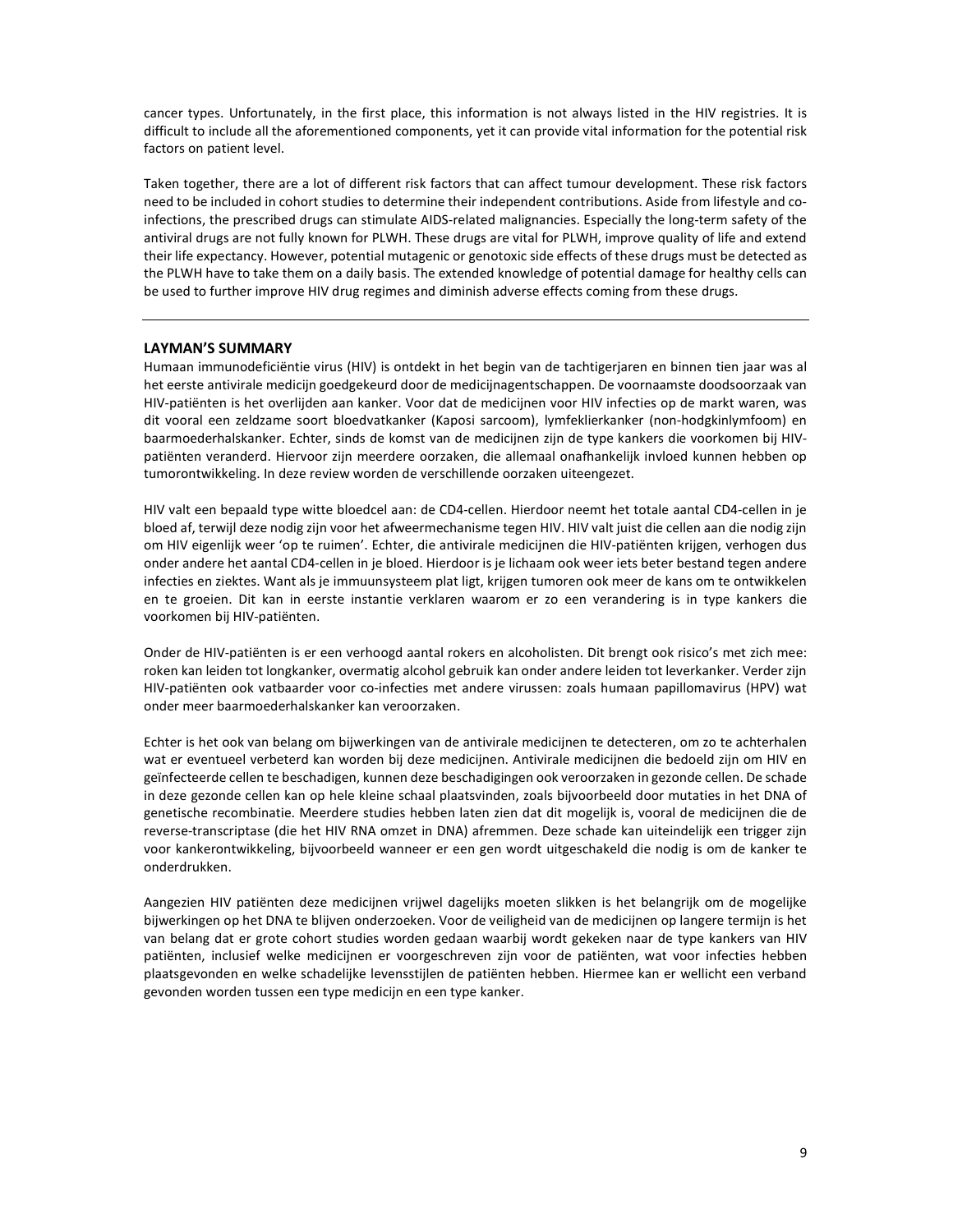#### REFERENCES

- 1. Eisinger, R. W. & Fauci, A. S. Ending the HIV/AIDS Pandemic. Emerging Infectious Diseases 24, 413 (2018).
- 2. Greene, W. C. A history of AIDS: Looking back to see ahead. European Journal of Immunology 37 Suppl 1, S94–S102 (2007).
- 3. Ghosn, J., Taiwo, B., Seedat, S., Autran, B. & Katlama, C. HIV. The Lancet 392, 685–697 (2018).
- 4. UNaids. UNAIDS data 2021. (2021).
- 5. Fauci, A. S., Pantaleo, G., Stanley, S. & Weissman, D. Immunopathogenic mechanisms of HIV infection. Annals of Internal Medicine 124, 654-663 (1996).
- 6. Sabin, C. A. & Lundgren, J. D. The natural history of HIV infection. Current opinion in HIV and AIDS 8, 311–317 (2013).
- 7. Engelman, A. & Cherepanov, P. The structural biology of HIV-1: mechanistic and therapeutic insights. Nature Reviews Microbiology 2012 10:4 10, 279–290 (2012).
- 8. Shmakova, A., Germini, D. & Vassetzky, Y. HIV-1, HAART and cancer: A complex relationship. International journal of cancer 146, 2666–2679 (2020).
- 9. Dubrow, R., Silverberg, M. J., Park, L. S., Crothers, K. & Justice, A. C. HIV infection, aging, and immune function: implications for cancer risk and prevention. Current opinion in oncology 24, 506-516 (2012).
- 10. Deeks, S. G., Tracy, R. & Douek, D. C. Systemic Effects of Inflammation on Health during Chronic HIV Infection. Immunity 39, 633–645 (2013).
- 11. Naif, H. M. Pathogenesis of HIV infection. Infectious Disease Reports 2013, Vol. 5, Page e6 5, e6 (2013).
- 12. Mocroft, A. et al. The Incidence of AIDS-Defining Illnesses at a Current CD4 Count ≥200 Cells/µL in the Post–Combination Antiretroviral Therapy Era. Clinical Infectious Diseases 57, 1038–1047 (2013).
- 13. Kelley, C. F., Barbour, J. D. & Hecht, F. M. The relation between symptoms, viral load, and viral load set point in primary HIV infection. Journal of Acquired Immune Deficiency Syndromes 45, 445–448 (2007).
- 14. Vanhems, P. et al. Comprehensive classification of symptoms and signs reported among 218 patients with acute HIV-1 infection. Journal of Acquired Immune Deficiency Syndromes (1999) 21, 99-106 (1999).
- 15. Nishijima, T. et al. Mortality and causes of death in people living with HIV in the era of combination antiretroviral therapy compared with the general population in Japan. AIDS 34, 913–921 (2020).
- 16. Chiu, C. G. et al. Overview of cancer incidence and mortality among people living with HIV/AIDS in British Columbia, Canada: Implications for HAART use and NADM development. BMC Cancer 17, 1–9 (2017).
- 17. Phanuphak, N. & Gulick, R. M. HIV treatment and prevention 2019: Current standards of care. Current Opinion in HIV and AIDS 15, 4–12 (2020).
- 18. Weichseldorfer, M., Reitz, M. & Latinovic, O. S. Past HIV-1 Medications and the Current Status of Combined Antiretroviral Therapy Options for HIV-1 Patients. Pharmaceutics 13, 1798 (2021).
- 19. Tompa, D. R., Immanuel, A., Srikanth, S. & Kadhirvel, S. Trends and strategies to combat viral infections: A review on FDA approved antiviral drugs. International journal of biological macromolecules 172, 524– 541 (2021).
- 20. Métifiot, M., Marchand, C. & Pommier, Y. HIV Integrase Inhibitors: 20-Year Landmark and Challenges. Advances in pharmacology (San Diego, Calif.) 67, 75 (2013).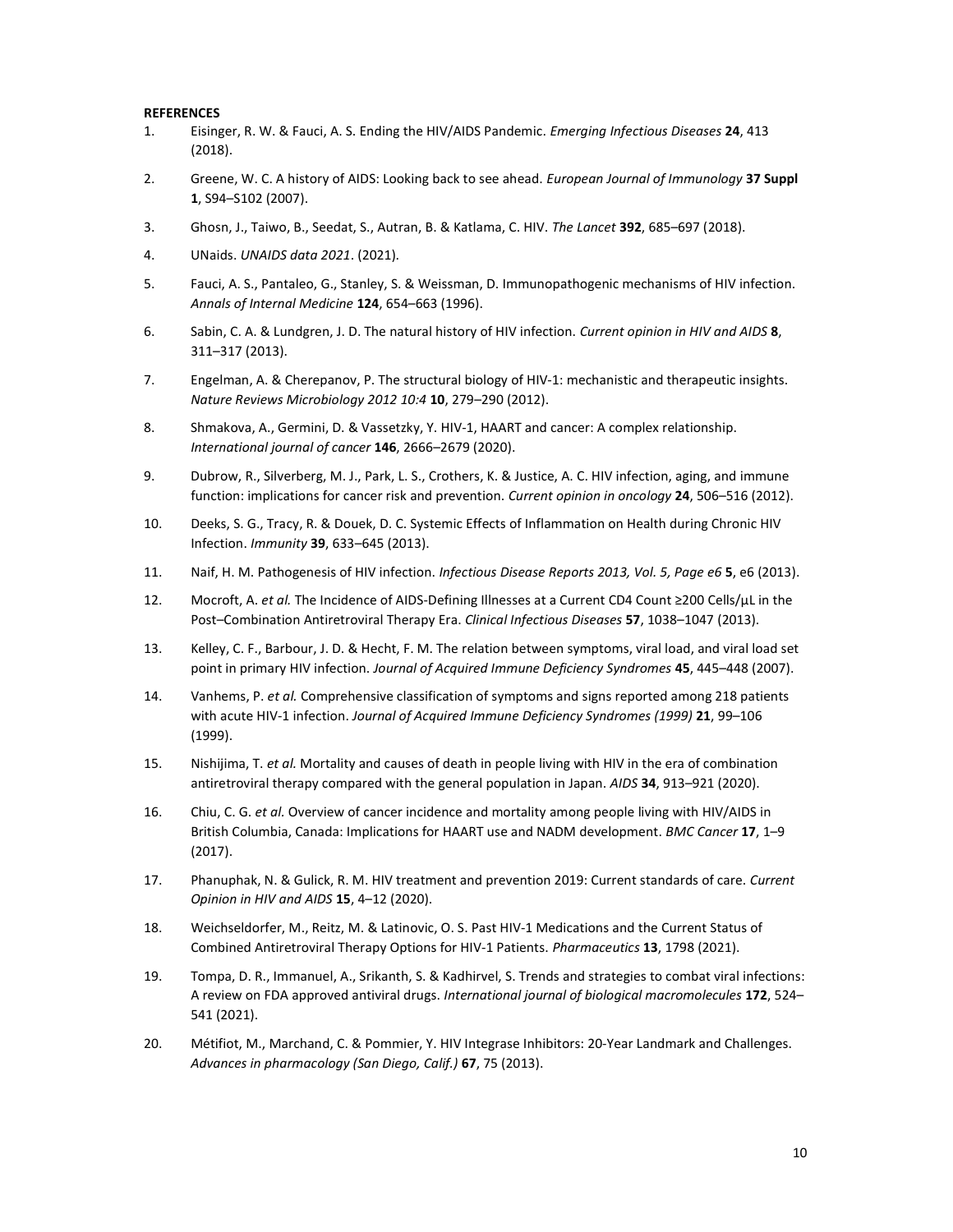- 21. Mbhele, N., Chimukangara, B. & Gordon, M. HIV-1 integrase strand transfer inhibitors: a review of current drugs, recent advances and drug resistance. International Journal of Antimicrobial Agents 57, (2021).
- 22. Lv, Z., Chu, Y. & Wang, Y. HIV protease inhibitors: a review of molecular selectivity and toxicity. HIV/AIDS (Auckland, N.Z.) 7, 95 (2015).
- 23. Wensing, A. M. J., van Maarseveen, N. M. & Nijhuis, M. Fifteen years of HIV Protease Inhibitors: raising the barrier to resistance. Antiviral Research 85, 59-74 (2010).
- 24. Cozzi-Lepri, A. et al. Incidence of cancer and overall risk of mortality in individuals treated with raltegravir-based and non-raltegravir-based combination antiretroviral therapy regimens. HIV medicine 19, 102–117 (2018).
- 25. Franzetti, M., Ricci, E. & Bonfanti, P. The Pattern of Non-AIDS-defining Cancers in the HIV Population: Epidemiology, Risk Factors and Prognosis. A Review. Current HIV Research 17, 1–12 (2019).
- 26. Pai, S. Y., Lurain, K. & Yarchoan, R. How immunodeficiency can lead to malignancy. Hematology: the American Society of Hematology Education Program 2021, 287 (2021).
- 27. Borges, Á. H., Dubrow, R. & Silverberg, M. J. Factors contributing to risk for cancer among HIV-infected individuals, and evidence that earlier combination antiretroviral therapy will alter this risk. Current Opinion in HIV and AIDS 9, 34–40 (2014).
- 28. Shiels, M. S. et al. Cancer Burden in the HIV-Infected Population in the United States. JNCI: Journal of the National Cancer Institute 103, 753-762 (2011).
- 29. Deeken, J. F. et al. The Rising Challenge of Non-AIDS-Defining Cancers in HIV-Infected Patients. Clinical Infectious Diseases 55, 1228–1235 (2012).
- 30. Ceccarelli, M. et al. Non-AIDS defining cancers: a comprehensive update on diagnosis and management. European review for medical and pharmacological sciences 24, 3849–3875 (2020).
- 31. Franzetti, M. et al. Trends and predictors of non-AIDS-defining cancers in men and women with HIV infection: A single-institution retrospective study before and after the introduction of HAART. Journal of Acquired Immune Deficiency Syndromes 62, 414–420 (2013).
- 32. Nagata, N. et al. Increased risk of non-AIDS-defining cancers in Asian HIV-infected patients: a long-term cohort study. BMC Cancer 18, (2018).
- 33. Ruffieux, Y. et al. Immunodeficiency and Cancer in 3.5 Million People Living With Human Immunodeficiency Virus (HIV): The South African HIV Cancer Match Study. Clinical Infectious Diseases 73, e735–e744 (2021).
- 34. Dhokotera, T. et al. Cancer risk in adolescents and young adults living with HIV in South Africa: a nationwide cohort study. The Lancet HIV 8, 614–622 (2021).
- 35. Hernández-Ramírez, R. U., Shiels, M. S., Dubrow, R. & Engels, E. A. Cancer risk in HIV-infected people in the USA from 1996 to 2012: a population-based, registry-linkage study. Articles Lancet HIV 4, 495-504 (2017).
- 36. Calabresi, A. et al. Incidence of AIDS-defining cancers and virus-related and non-virus-related non-AIDSdefining cancers among HIV-infected patients compared with the general population in a large health district of northern Italy, 1999-2009. HIV Medicine 14, 481–490 (2013).
- 37. Hessol, N. A. et al. Incidence of first and second primary cancers diagnosed among people with HIV, 1985-2013: a population-based, registry linkage study. The Lancet HIV 5, e647–e655 (2018).
- 38. Clifford, G. M. et al. Cancer Risk in the Swiss HIV Cohort Study: Associations With Immunodeficiency, Smoking, and Highly Active Antiretroviral Therapy. JNCI: Journal of the National Cancer Institute 97, 425–432 (2005).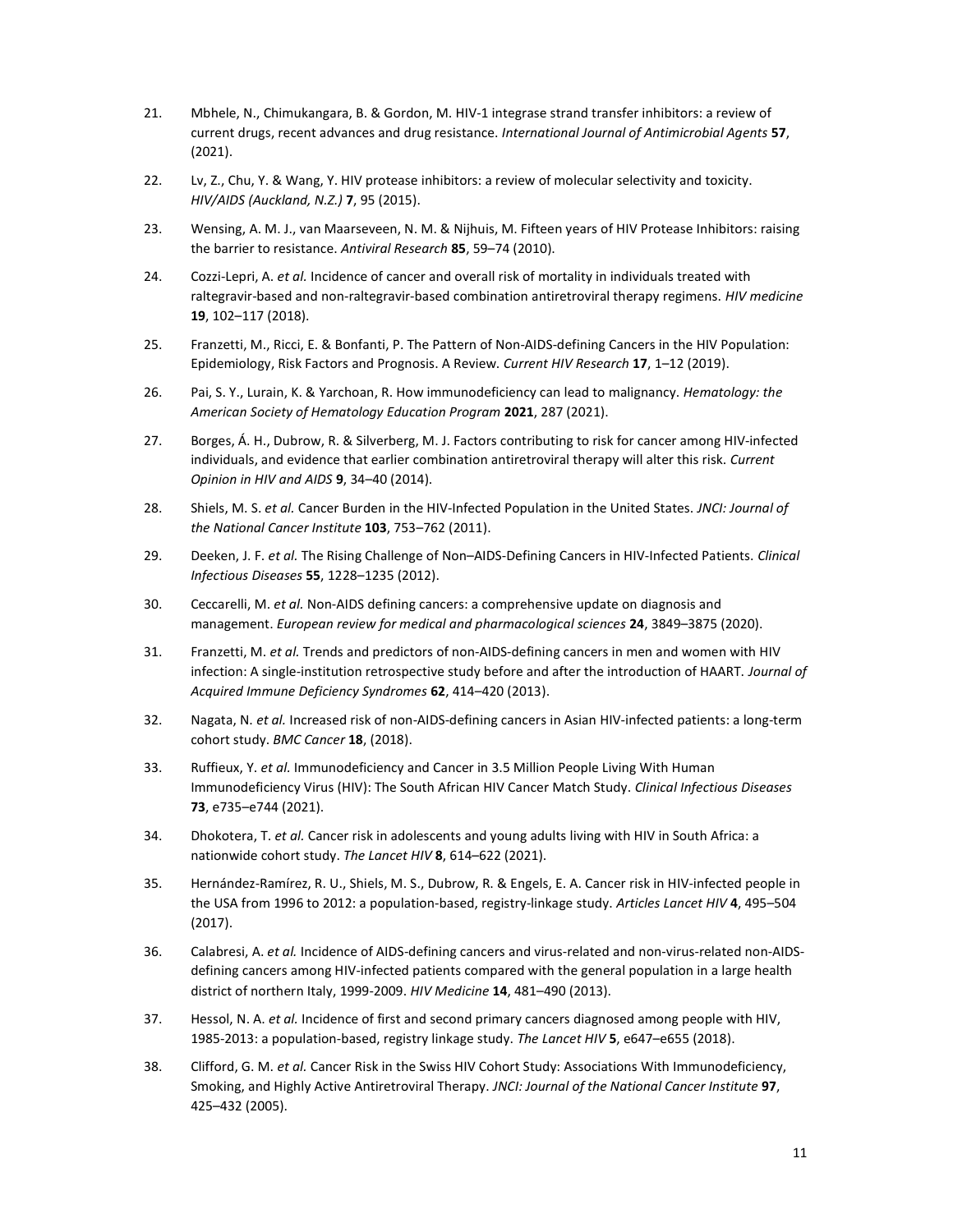- 39. Chen, M. et al. Cancer Incidence in a Nationwide HIV/AIDS Patient Cohort in Taiwan in 1998–2009. Journal of acquired immune deficiency syndromes 65, 463–472 (2014).
- 40. Lee, C. Y., Wu, P. H., Lu, P. L. & Liang, F. W. Different Trends of Distinct Time Points of AIDS Events Following HIV Diagnosis in Various At-risk Populations: A Retrospective Nationwide Cohort Study in Taiwan. Infectious Diseases and Therapy 10, 1715–1732 (2021).
- 41. Costagliola, D. Demographics of HIV and aging. Current Opinion HIV AIDS 9, 294–301 (2014).
- 42. Godbole, S. v. et al. HIV and cancer registry linkage identifies a substantial burden of cancers in persons with HIV in India. Medicine 95, (2016).
- 43. Mbulaiteye, S. M. et al. Spectrum of cancers among HIV-infected persons in Africa: The Uganda AIDS-Cancer Registry Match Study. International Journal of Cancer 118, 985–990 (2006).
- 44. Engels, E. A. et al. Cancer risk in people infected with human immunodeficiency virus in the United States. International Journal of Cancer 123, 187–194 (2008).
- 45. Wong, I. K. J. et al. Time trends in cancer incidence in Australian people living with HIV between 1982 and 2012. HIV Medicine 23, 134–145 (2022).
- 46. Hleyhel, M. et al. Risk of AIDS-Defining Cancers Among HIV-1-Infected Patients in France Between 1992 and 2009: Results From the FHDH-ANRS CO4 Cohort. Clinical Infectious Diseases 57, 1638–1647 (2013).
- 47. Powles, T. et al. Highly active antiretroviral therapy and the incidence of non-AIDS-defining cancers in people with HIV infection. Journal of Clinical Oncology 27, 884–890 (2009).
- 48. Capeau, J. Premature Aging and Premature Age-Related Comorbidities in HIV-Infected Patients: Facts and Hypotheses. Clinical Infectious Diseases 53, 1127–1129 (2011).
- 49. Guaraldi, G. et al. Premature Age-Related Comorbidities Among HIV-Infected Persons Compared With the General Population. Clinical Infectious Diseases 53, 1120-1126 (2011).
- 50. Kirk, G. D. et al. HIV infection is associated with an increased risk for lung cancer, independent of smoking. Clinical Infectious Diseases 45, 103–110 (2007).
- 51. Sigel, K., Makinson, A. & Thaler, J. Lung Cancer in Persons with HIV. Current opinion in HIV and AIDS 12, 31 (2017).
- 52. Tay, R. E., Richardson, E. K. & Toh, H. C. Revisiting the role of CD4+ T cells in cancer immunotherapy new insights into old paradigms. Cancer Gene Therapy vol. 28 5–17 (2021).
- 53. Lv, T., Cao, W. & Li, T. HIV-Related Immune Activation and Inflammation: Current Understanding and Strategies. Journal of immunology research 2021, (2021).
- 54. Nixon, D. E. & Landay, A. L. Biomarkers of immune dysfunction in HIV. Current opinion in HIV and AIDS 5, 498–503 (2010).
- 55. Shannon-Lowe, C. & Rickinson, A. The Global Landscape of EBV-Associated Tumors. Frontiers in Oncology 9, 713 (2019).
- 56. Liao, J. B. Cancer issue: Viruses and Human Cancer. The Yale Journal of Biology and Medicine 79, 115 (2006).
- 57. Riedel, D. J., Tang, L. S. & Rositch, A. F. The Role of Viral Co-Infection in HIV-Associated Non-AIDS-Related Cancers. Current HIV/AIDS Reports 12, 362–372 (2015).
- 58. Torres, S. M. et al. Mutagenicity of zidovudine, lamivudine, and abacavir following in vitro exposure of human lymphoblastoid cells or in utero exposure of CD-1 mice to single agents or drug combinations. Environmental and Molecular Mutagenesis 48, 224–238 (2007).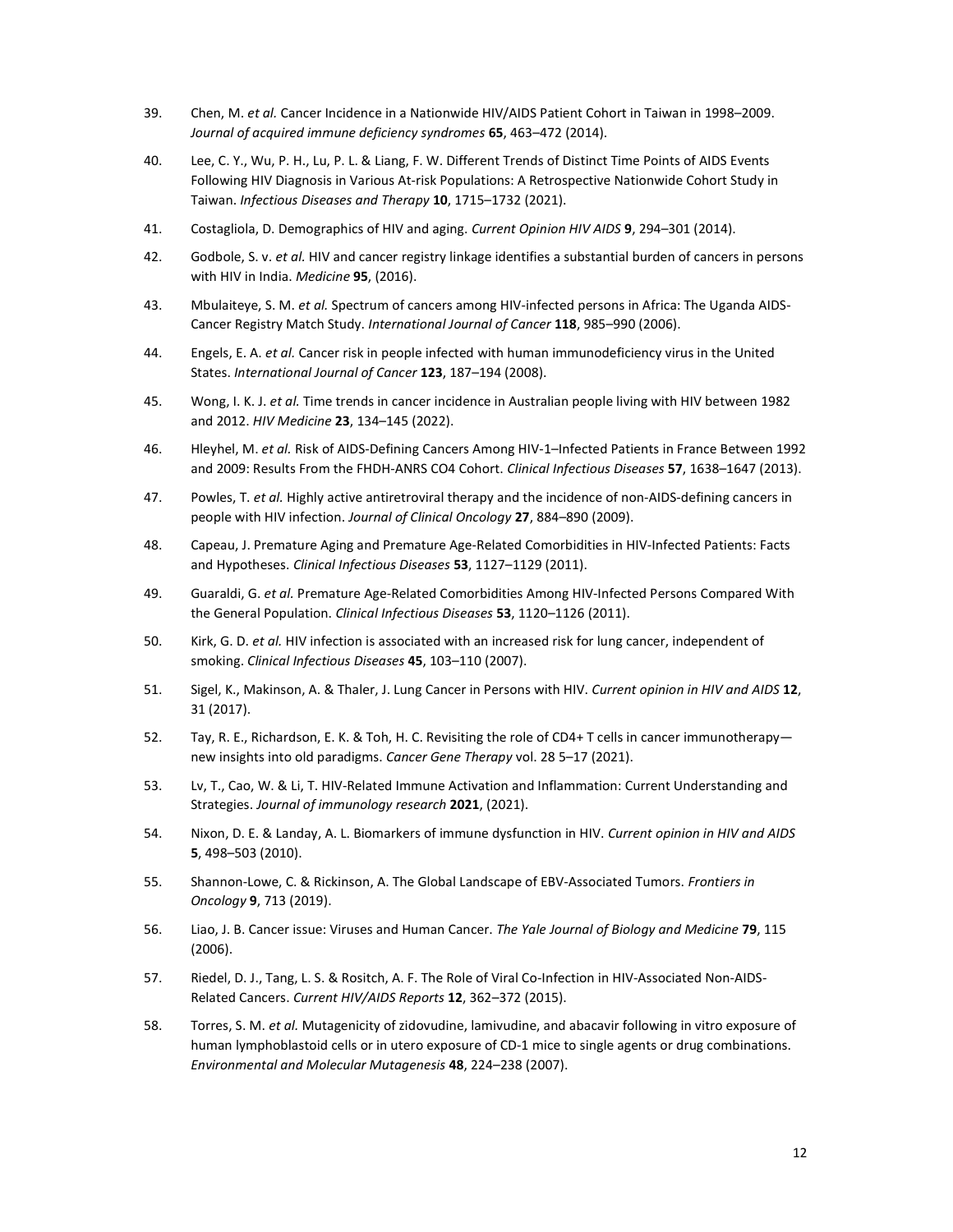- 59. Carter, M. M. et al. Relative mutagenic potencies of several nucleoside analogs, alone or in drug pairs, at the HPRT and TK loci of human TK6 lymphoblastoid cells. Environmental and Molecular Mutagenesis 48, 239–247 (2007).
- 60. Chen-Chen, L. et al. Toxicity and genotoxicity induced by abacavir antiretroviral medication alone or in combination with zidovudine and/or lamivudine in Drosophila melanogaster. Human and Experimental Toxicology 38, 446–454 (2019).
- 61. Olivero, O. A. et al. Incorporation of zidovudine into leukocyte DNA from HIV-1-positive adults and pregnant women, and cord blood from infants exposed in utero. AIDS 13, 919-925 (1999).
- 62. Badowski, M. E., Burton, B., Shaeer, K. M. & Dicristofano, J. Oral oncolytic and antiretroviral therapy administration: dose adjustments, drug interactions, and other considerations for clinical use. Drugs in Context 8, (2019).
- 63. Varadarajan, J., Mcwilliams, M. J. & Hughes, S. H. Treatment with suboptimal doses of raltegravir leads to aberrant HIV-1 integrations. 3, 14747–14752 (2013).
- 64. Kraus, M. et al. Ritonavir, nelfinavir, saquinavir and lopinavir induce proteotoxic stress in acute myeloid leukemia cells and sensitize them for proteasome inhibitor treatment at low micromolar drug concentrations. Leukemia Research 38, 383–392 (2014).
- 65. Sato, A., Asano, T., Okubo, K., Isono, M. & Asano, T. Ritonavir and ixazomib kill bladder cancer cells by causing ubiquitinated protein accumulation. Cancer Science 108, 1194-1202 (2017).
- 66. Subeha, M. R. & Telleria, C. M. The Anti-Cancer Properties of the HIV Protease Inhibitor Nelfinavir. Cancers 12, 1–38 (2020).
- 67. Sato, A., Asano, T., Okubo, K., Isono, M. & Asano, T. Nelfinavir and Ritonavir Kill Bladder Cancer Cells Synergistically by Inducing Endoplasmic Reticulum Stress. Oncology Research 26, 323 (2018).
- 68. Allegra, A. et al. Antitumorigenic action of nelfinavir: Effects on multiple myeloma and hematologic malignancies (Review). Oncology reports 43, 1729–1736 (2020).
- 69. Bhatia, A. & Kumar, Y. Cancer cell micronucleus: an update on clinical and diagnostic applications. APMIS 121, 569–581 (2013).
- 70. Gutiérrez-Sevilla, J. E. et al. Genomic instability in people living with HIV. Mutation research. Genetic toxicology and environmental mutagenesis 865, (2021).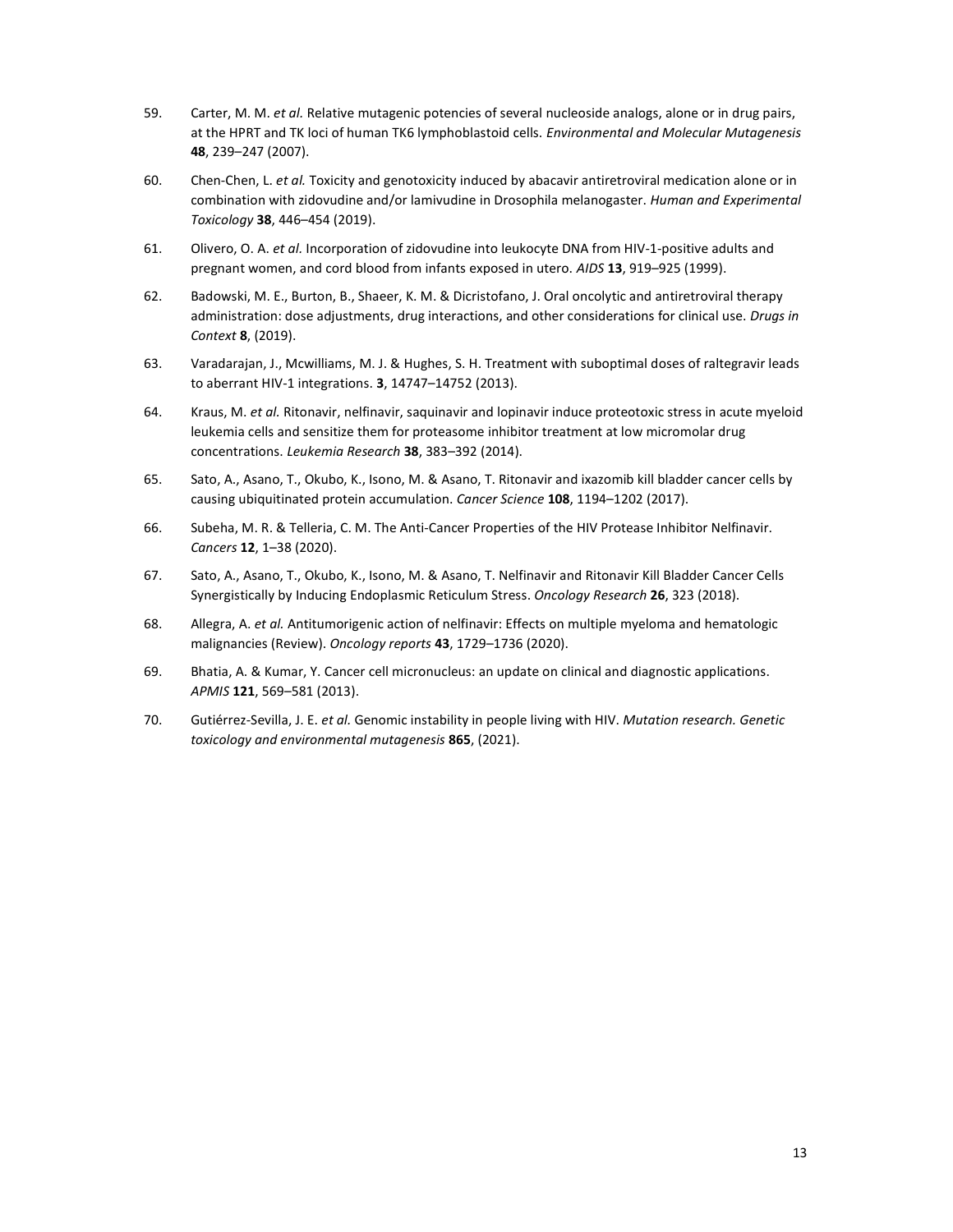# SUPPLEMENTARY

Supplementary Table 1. Overview of the individual antiviral drugs approved for anti-HIV treatment. \* = discontinued.

| Drug class              | <b>Trade name</b> | Generic name         | <b>Abbreviation</b> | Molecule type  | Year of FDA |
|-------------------------|-------------------|----------------------|---------------------|----------------|-------------|
|                         |                   |                      |                     |                | approval    |
| <b>Nucleoside</b>       |                   |                      |                     |                |             |
| analogue reverse        | Retrovir          | Zidovudine           | ZDV/AZT             | Small molecule | 1987        |
| transcriptase           | Videx*            | Didanosine           | ddl                 | Small molecule | 1991        |
| inhibitors (NRTIs)      | Hivid*            | Zalcitabine          | ddC                 | Small molecule | 1992        |
|                         | Zerit*            | Stavudine            | d4T                 | Small molecule | 1994        |
|                         | Epivir            | Lamivudine           | 3TC                 | Small molecule | 1995        |
|                         | Ziagen            | Abacavir             | ABC                 | Small molecule | 1998        |
|                         | Viread            | Tenofovir disoproxil | <b>TDF</b>          | Small molecule | 2001        |
|                         |                   | fumarate             |                     |                |             |
|                         | Emtriva           | Emtricitabine        | <b>FTC</b>          | Small molecule | 2003        |
|                         | Retrovir          | Zidovudine           | ZDV/AZT             | Small molecule | 1987        |
| Non-nucleoside          |                   |                      |                     |                |             |
| analogue reverse        | Viramune          | Nevirapine           | <b>NVP</b>          | Small molecule | 1996        |
| transcriptase           | Rescriptor*       | Delavirdine          | <b>DLV</b>          | Small molecule | 1997        |
| <b>inhibitors</b>       | Sustiva           | Efavirenz            | EFV                 | Small molecule | 1998        |
| (nNRTIs)                | Intelence         | Etravirine           | <b>ETR</b>          | Small molecule | 2008        |
|                         | Edurant           | Rilpivirine          | <b>RPV</b>          | Small molecule | 2011        |
|                         | Pifeltro          | Doravirine           | <b>DOR</b>          | Small molecule | 2018        |
| Protease                |                   |                      |                     |                |             |
| inhibitors (PI)         | Invirase*         | Saquinavir mesylate  | SQV                 | Small molecule | 1995        |
|                         | Crixivan*         | Indinavir sulfate    | <b>IDV</b>          | Small molecule | 1996        |
|                         | Norvir            | Ritonavir            | <b>RTV</b>          | Small molecule | 1996        |
|                         | Viracept          | Nelfinavir mesylate  | <b>NFV</b>          | Small molecule | 1997        |
|                         | Agenerase*        | Amprenavir           | <b>APV</b>          | Small molecule | 1999        |
|                         | Reyataz           | Atazanavir           | <b>ATV</b>          | Small molecule | 2003        |
|                         | Lexiva            | Fosamprenavir        | <b>FPV</b>          | Small molecule | 2003        |
|                         | Aptivus           | Tipranavir           | <b>TPV</b>          | Small molecule | 2005        |
|                         | Prezista          | Darunavir            | <b>DRV</b>          | Small molecule | 2006        |
| Integrase strand        |                   |                      |                     |                |             |
| transfer                | Isentress         | Raltegravir          | RAL                 | Small molecule | 2007        |
| inhibitors (INSTI)      | Tivicay           | Dolutegravir         | <b>DTG</b>          | Small molecule | 2013        |
|                         | Vitekta*          | Elvitegravir         | <b>EVG</b>          | Small molecule | 2014        |
|                         | Vocabria          | Cabotegravir         | CAB                 | Small molecule | 2021        |
| <b>Entry inhibitors</b> |                   |                      |                     |                |             |
| Fusion inh.             | Fuzeon            | Enfuvirtide          | T20                 | Peptide        | 2003        |
| CCR5 antagonist         | Selzentry         | Maraviroc            | <b>MVC</b>          | Small molecule | 2007        |
| Attachment inh.         | Trogarzo          | Ibalizumab           | IBA                 | Protein        | 2018        |
| Post-attachment inh.    | Rukobia           | Fostemsavir          | <b>FTR</b>          | Small molecule | 2020        |
| Pharmacokinetic         |                   |                      |                     |                |             |
| enhancers               | Norvir            | Ritonavir            | <b>RTV</b>          | Small molecule | 1996        |
|                         | Tybost            | Cobicistat           | COBI                | Small molecule | 2014        |
|                         |                   |                      |                     |                |             |

# Monotherapy